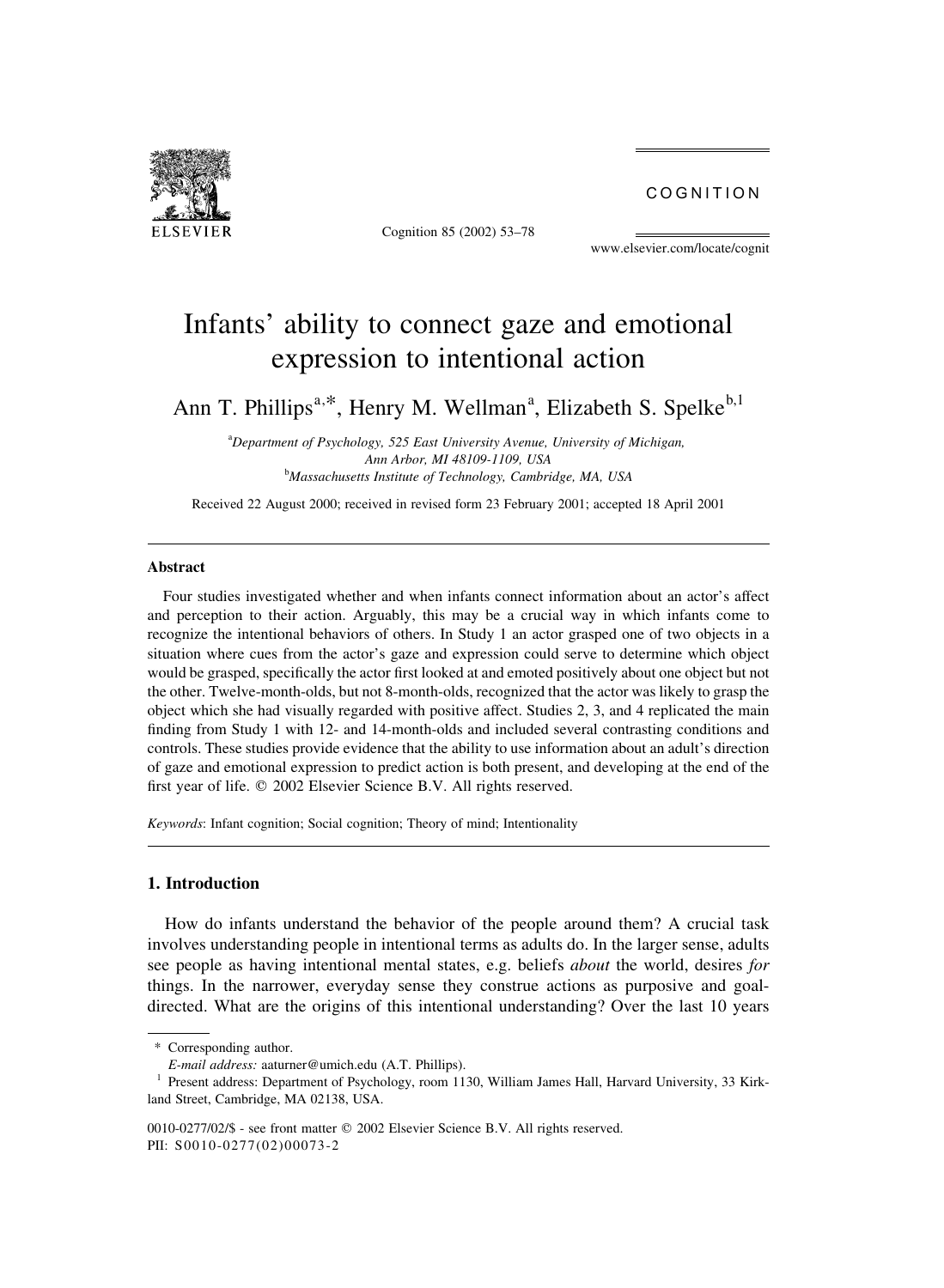research has demonstrated that preschoolers and toddlers share this "intentional stance" – thus, they employ a variety of intentional mental-state constructs to reason about persons' actions (e.g. Lillard & Flavell, 1990); they conversationally describe and explain human behavior in terms of what the person "wants", "thinks", and "knows" (e.g. Bartsch & Wellman, 1995); and they distinguish intended voluntary actions from unintended biological or physical movements such as a person shaking with fever or being blown down by the wind (e.g. Inagaki & Hatano, 1993; Schult & Wellman, 1997). Recent findings suggest that even 1.5- and 2-year-olds are able to reason about persons' intentions (Baldwin, 1991; Carpenter, Aktar, & Tomasello, 1998; Meltzoff, 1995; Repacholi & Gopnik, 1997). What remains to be investigated are earlier developments, specifically infants' understanding of intentional states and acts.

Our research is guided by a general framework for addressing this question. We acknowledge, as philosophers and psychologists have long pointed out, that action can be described at several contrasting levels, for instance, behavioral motions of the body vs. intentional actions. Behavioral features are not essential to intentions: one can intend to do something but then not do it; an intentional and non-intentional movement can appear behaviorally identical. While not *essential* to intentional action, nonetheless, certain perceivable features (overt movements and expressions) can often help identify a behavior as intentional. These features serve to signal a behavior's underlying intentionality – that this behavior is an intentional action – and thus can work to identify intentions, because intentions, when enacted, often (though not always) yield behaviors of a certain form. If so, what features of perceivable behavior, both movements and expressions, might plausibly indicate and manifest intentionality? And of these which might be detected by infants? There are several candidates (see e.g. Baldwin & Baird, 1999) but we concentrate on two: intentional acts are often directed toward certain target objects, and behavioral movements often systematically relate to the actor's gaze, facial expressions, and vocalizations.

Intentional actions, in many simple situations involving actions on objects, can manifest a distinctive directedness to specific objects, reflective of the intention's underlying goaldirectedness. We will term this *object-directedness*. Specifically, when an agent acts intentionally toward an object the movement dynamics often result in an approach to (or avoidance of) the object, or contact with, acquisition of, consumption of the object. Thus, in simple action situations at least – a person reaching for an ice cream cone, a hand pulling a cup towards a body, a child grasping a toy – the goal-directedness of intentions can result in a perceptually identifiable object-directedness manifest in behavior.

Beyond object-directed movement itself, an intentional actor often manifests other characteristic movements, expressions, and postures. Consider reaching for and grasping a toy. Typically, such behavior requires perceptual apprehension and then guidance – manifest in head and eye orientations and trajectories. Launching the reach and guiding it might be manifest in a furrowed brow of concentration. If the intention is positive and to approach the object it can be preceded by and manifest in distinctive facial expressions – those associated with interest, pleasure, anticipation. Vocal accompaniments also often cooccur – "There", "yes!", "ahh". If the intention is negative, this can be manifest in fearful, displeased, avoidant expressions and vocalizations. Actually obtaining the target object can result in distinctive facial expressions – those associated with happiness at success, or